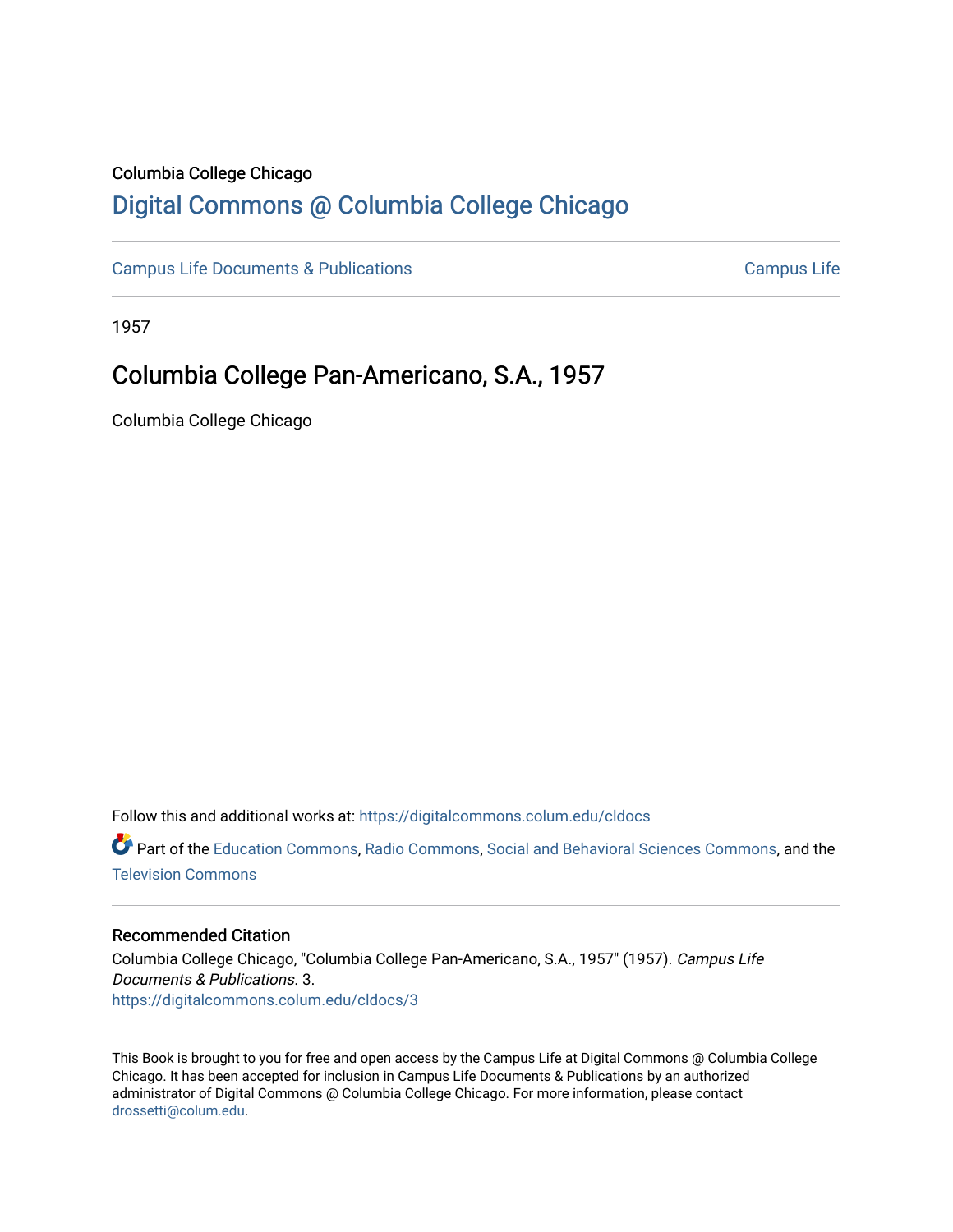A Pioneer Inter-American Education Project for Progress

FUNDADO EN 1950 ... (12 años de progreso)

Bajo la inspiracion y ejemplo de nuestra institucion patrocinadora, Columbia College of Chicago, Illinois, U.S.A., tenemos el proposito de equipar y entrenar especialistas de habla espanola para que dirijan la operacion y desarrollo de la television en la America Latina y aceleren los beneficios culturales y educativos, por esos medios asequibles, a todoes nuestros pueblos americanos, del Centro, Norte y Sur.

FOUNDED 1890 . . . The Seventy-Second Year



A college of special concentration on Creative Arts and Techniques of mass-communication for students whose interests and career goals center on these fields of unique social and cultural consequence.

71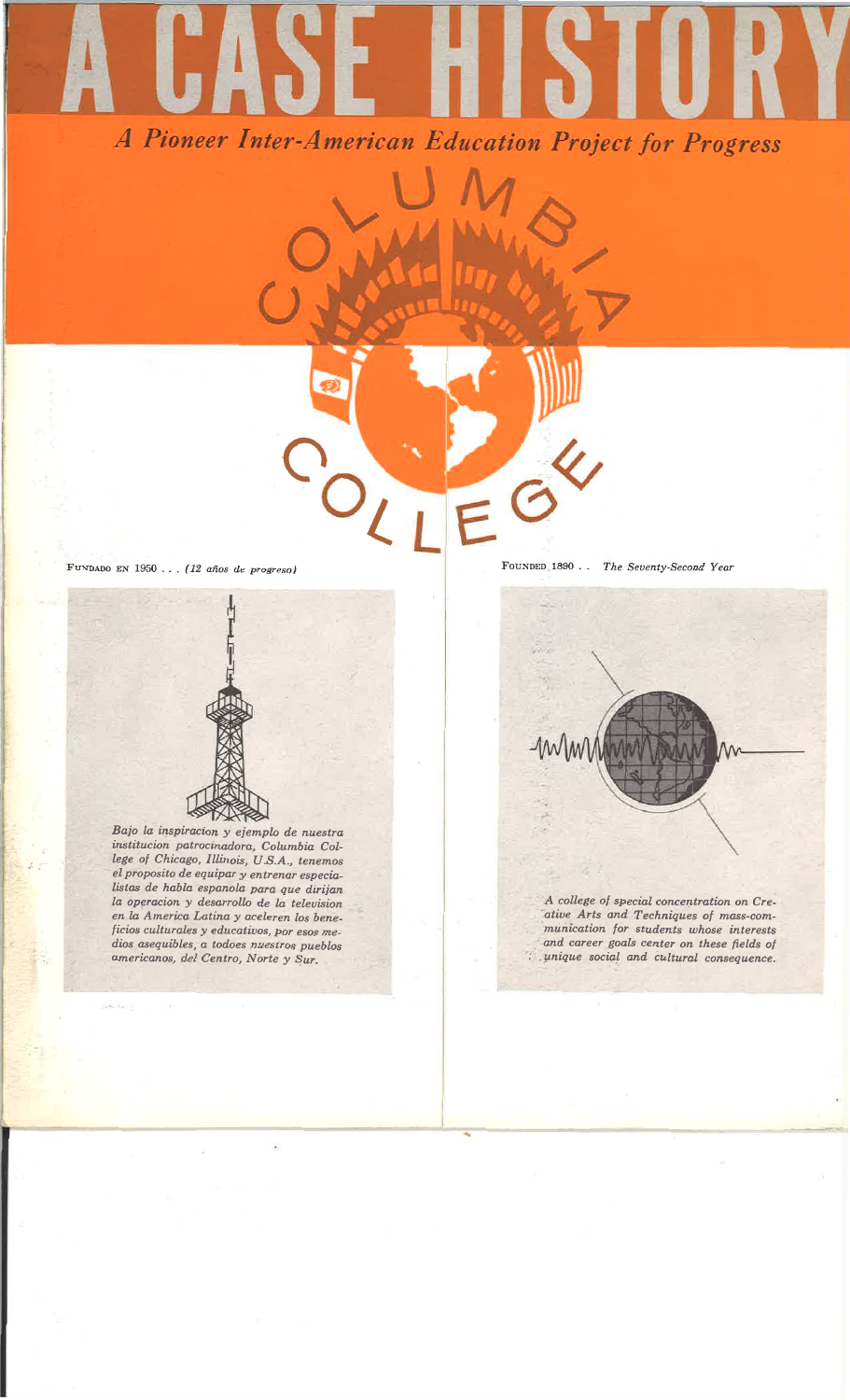# **COLUmBIA COLLEGE:**

207 SOUTH WABASH AVENUE · CHICAGO 4, ILLINOIS · WA bash 2-6762

FOUNDED 1890

<sup>A</sup>Report of a unique educational program initiated and conducted in Mexico by COLUMBIA COLLEGE, CHICAGO, ILLINOIS, in cooperation with Latin American broadcasters, to accelerate the development of television and other masscommunication facilities throughout the Americas.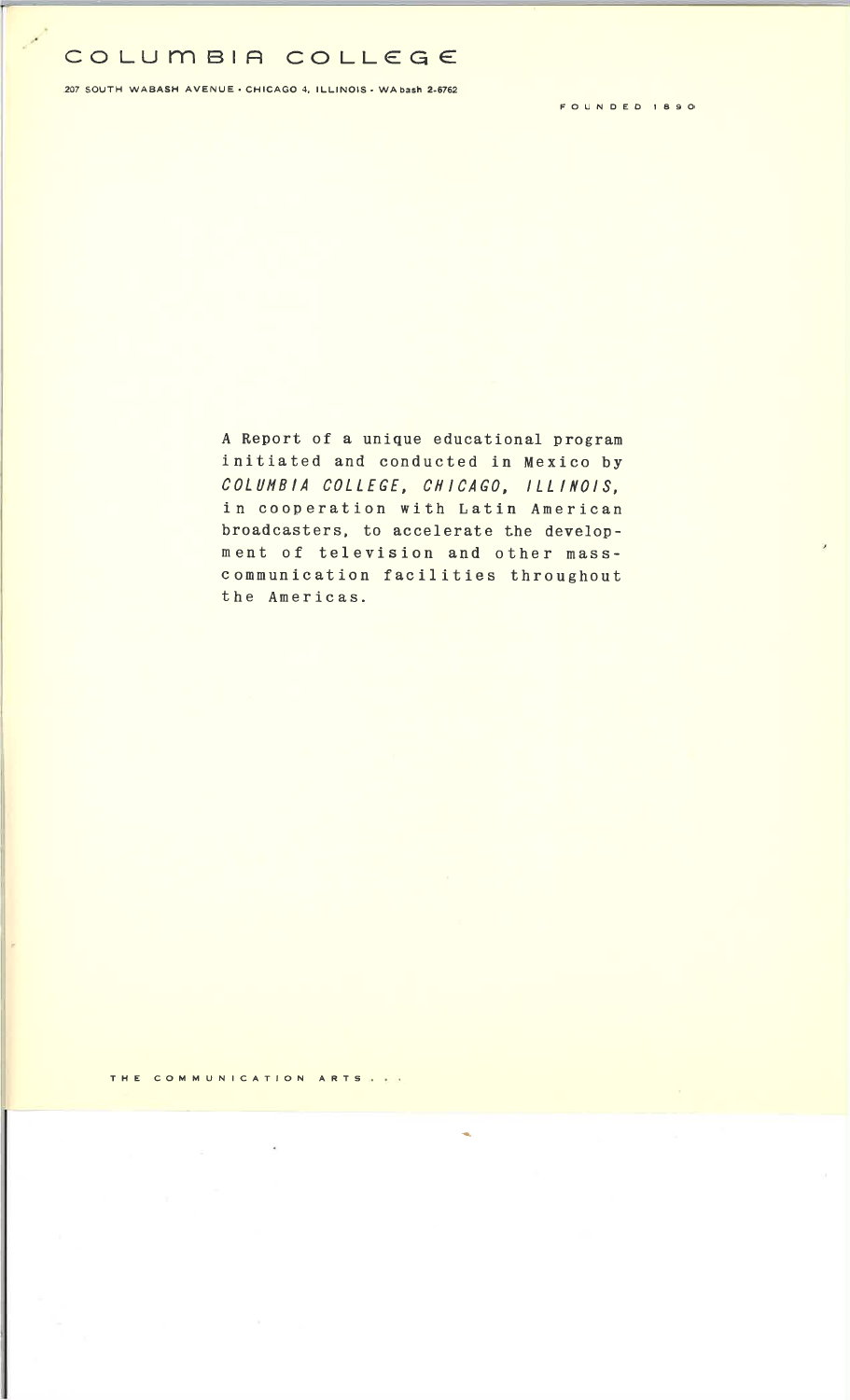#### A Case History

Today, some 75-plus television stations and supporting industries operate in Latin American countries. (An industry soon to double its proportions, reckoning by new projects already formally underway.)

OF THE LEADERS CHIEFLY RESPONSIBLE FOR CREATING AND AD-MINISTERING THE PROGRAMMING AND PRODUCT OF THIS TELEVISION INDUSTRY, A MOST IMPORTANT NUMBER ARE GRADUATES OF A COLLEGE FOR ADVANCED COMMUNICATIONS STUDY LOCATED IN MEXICO CITY: "COLUMBIA COLLEGE PAN-AMERICANO, S. A." THIS UNIQUE INSTITU-TION WAS DEVELOPED BY COLUMBIA COLLEGE, CHICAGO, ILLINOIS.

This permanent College in Mexico annually graduates approximately 100 mass-communication specialists for creative and operational roles in telecasting. It began as the original Education Center established by Columbia College of Chicago, Illinois, to prepare a task force to staff the infant television industries of Mexico and Latin America, in the year 1950.

Toward the close of the 1940's, Latin-American countries found themselves facing <sup>a</sup>common problem as they contemplated the "arrival" of the television age on the North American continent. Though radio broadcasting was extensively developed in Central and South America, television presented formidable difficulties. The lack of competent personnel to staff a television industry in Latin America was most crucial. Moreover, the new industry was reluctant to import wholesale staffs to operate such an influential cultural, educational and national instrument.

Early in 1950, representatives of La Asociacion Interamericana de Radio Difusion, Telesistema Mexicana, S. A., Radio Programas de Mexico, y La Asociacion Nacional de Locutores sought an appropriately experienced United States source for help in solving their unusual educational problem. Impressed by the number of its graduates prominent in the United States' broadcasting industry, in Communication Arts Education and its development of practical curricula in mass-communication, these emissaries approached Columbia College.

The spokesmen were anxious to accomplish an operating television industry throughout Latin America within the shortest period of adaptation. Their need: an educational center to train the initial technical and creative personnel and an educational plan which would be decreasingly dependent upon North American guidance. Apart from their determination to quickly develop an educational program to be conducted in Latin America under the aegis of persons of their own countries, the Associations had no plan. There were no facilities. No physical <sup>p</sup>lant. No trained staff of instruction. No scheme for selecting students. No funds to operate a project.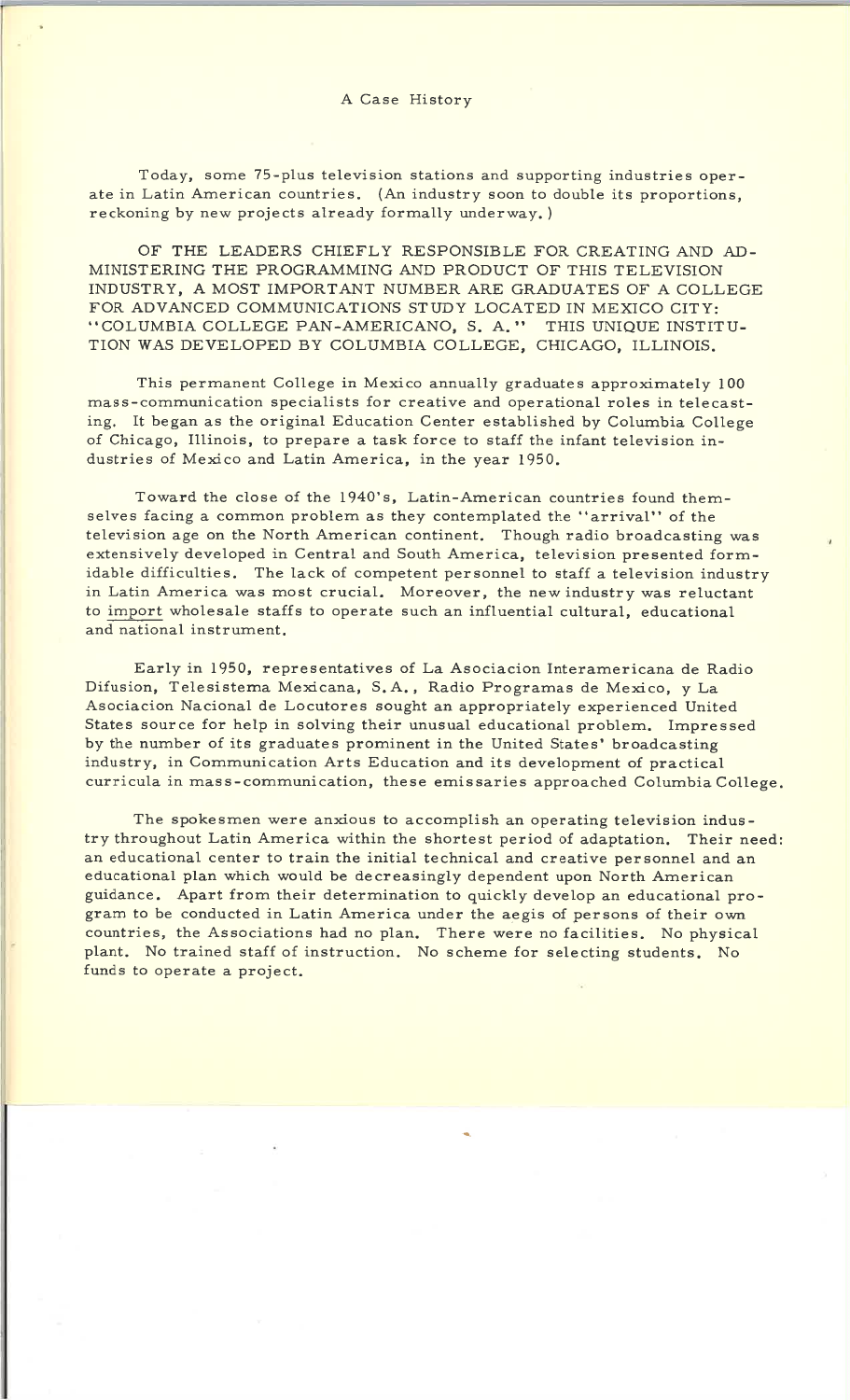The original disposition of Columbia College was not entirely sanguine. Such a project would be expensive, demanding and experimental. The College conceded its peculiar responsiveness to the social and cultural aspirations of the Latin American countries, particularly as these might be advanced by effective use of new mass-media. The Latin spokesmen were asked to show specific applications of a developed television facility of direct welfare, educational, cultural and entertainment benefit for the Latin American community. A review of this program revealed the immediate cultural and social gains which might be achieved and a potential meaning for closer community among all peoples of the Americas. Convinced, the North Americans were ready to assist "in every way consistent with our special purpose and experience."

Finally, a comprehensive blueprint was drawn by the College for a practical "Pan-American Television Training Project" -- the machinery critical to the rapid development of a mature television industry. On this basis, the Board of Trustees of Columbia College made the initial appropriations and designated College personnel to develop and carry out the plan. Subsequently, the trustees appropriated the additional thousands necessary to sustain the project.

The initial stage of the project provided two fellowships for the study of special teaching techniques, course content and college administration. These were awarded to: Ing. Guillermo Gonzalez Camarena, of Mexico, the internationally renowned communications engineer: and Roberto Kenny, one of the most respected creative names in Latin American broadcasting. After the training of these "master teachers" at the College in Chicago was completed, all succeeding stages of the program were conducted in Mexico City.

Meanwhile, the College obtained a generous contribution of television studios and facilities, then being readied for first telecasting, from Don Emilio Azcarraga, President of XEW and the premier figure in the broadcasting and theatrical industries of Latin America.

The first student body was selected by the Camara Nacional de La Radio Difusion. They screened and chose candidates from among the leading ranks of existing Latin American broadcasting, entertainment, Education and news media.

The one-year course of study was conducted on a tuition-free basis. All expenses of the program, including teaching and administration, were sustained by the funds appropriated by Columbia College.

These first classes provided the nucleus of trained television executives for Latin America -- the first goal of the project.

By 1957, the remarkably expanded Mexican and South American television